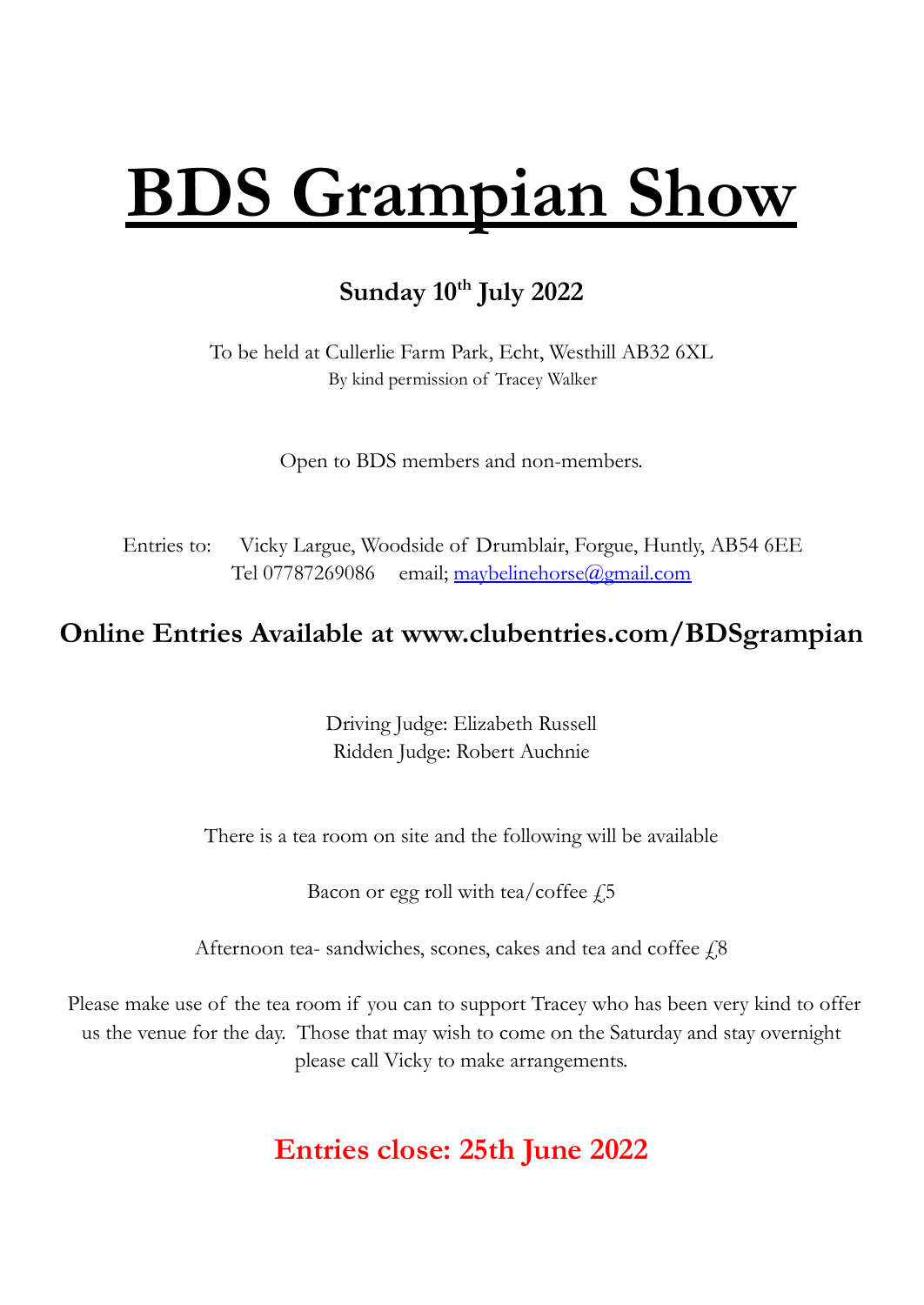## Entry fee: BDS Members;  $f$ 8 per class. Non-Members;  $f$ 12 per class

#### **Class 1: Exercise vehicle 13.2hh and under**

(1) Open to horses and ponies, 4years old or over. A single, pair or tandem driven to a carriage of non-traditional type design and includes those with pneumatic tyres specifically designed for carriages ( i.e. not car tyre). Lamps need not be carried. Judging will include general cleanliness, safety of turnout, correct fitting of harness and vehicle suitability.

(2) This class may be split into two wheel and four-wheel vehicles

#### **Class 2: Exercise vehicle over 13.2hh**

(1) Open to horses and ponies, 4years old or over. A single, pair or tandem driven to a carriage of non-traditional type design and includes those with pneumatic tyres specifically designed for carriages (i.e. not car tyre). Lamps need not be carried. Judging will include general cleanliness, safety of turnout, correct fitting of harness and vehicle suitability.

(2) This class may be split into two wheel and four-wheel vehicles

#### **Class 3: Private Driving 13.2hh and under**

(1) Open to horses and ponies, 4years old or over. A single, pair or tandem driven to a traditional or traditional type vehicle. A traditional vehicle means a vehicle of traditional profile and identifiable type to resemble the design of a carriage built prior to the First World War. The vehicle may be made from modern materials but must have traditional style springing and carriage lamps. Pneumatic tyres vehicles, trade turnouts and show wagons are not eligible.

(2) This class may be split into two wheel and four-wheel vehicles

#### **Class 4: Private Driving over 13.2hh**

(1) Open to horses and ponies, 4years old or over. A single, pair or tandem driven to a traditional or traditional type vehicle. A traditional vehicle means a vehicle of traditional profile and identifiable type to resemble the design of a carriage built prior to the First World War. The vehicle may be made from modern materials but must have traditional style springing and carriage lamps. Pneumatic tyres vehicles, trade turnouts and show wagons are not eligible.

(2) This class may be split into two wheel and four-wheel vehicles

#### **Class 5: Pleasure driving**

(1) Pleasure driving classes are for newcomers to showing and not intended for those who show in private driving classes.

(2) Open to horses and ponies, 4years old or over. A single, pair or tandem driven to a vehicle capable of seating 2 or more persons. Traditional or non-traditional vehicles are permitted, and for the purposes of this class they will be judged on equal merit. Pneumatic tyres specifically designed for carriages (i.e. not car tyres) are allowed. Lamps need not be carried.

(3) To be judged on general cleanliness, safety of turnout, correct fitting of harness and vehicle suitability. To be judges: 15% vehicle suitability, fit and cleanliness; 15% harness suitability, fit and cleanliness; 70% driver & groom, horse/pony, way of going and suitability as a family pleasure animal. Competitors may, for example be required to drive and halt between two pairs of cones and/or given other specific movements to execute in their show.

#### **Class 6: Ride and drive class**

Open to traditional/traditional type vehicles or an exercise vehicle. To be judges in the following manner. The driver need not be the same competitor as the rider, but the horse/pony must remain the same in both sections.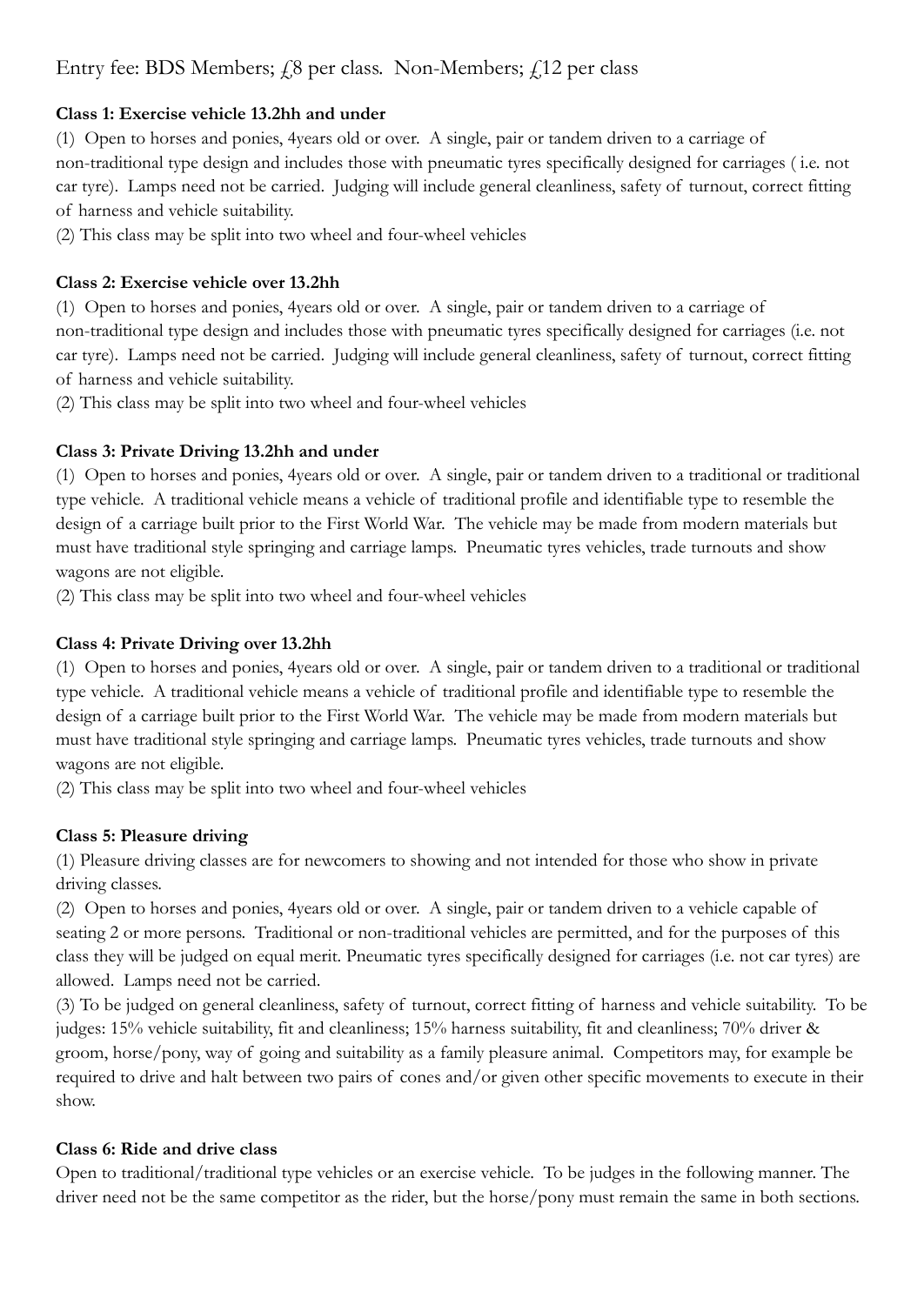#### **Ridden section**

Competitors will be asked to walk, trot and canter on one rein, then change the rein and canter only on the other rein. They will be asked to give an individual show which will include cantering on both reins, extended canter and rein back. Confirmation will be included in the judging but riders will not dismount for the stand show. The judge is looking for a horse/pony that is going quietly with good impulsion in the correct pace and in a balanced manner on the bit. The judge will place every horse/pony in the class and award points as follows: 1<sup>st</sup>-1point, 2<sup>nd</sup>-2points, 3<sup>rd</sup>-3points etc.

#### **Driven section**

Competitors will be judged as for a Private driving class. The judge will place every horse/pony in the class and award points as follows: 1<sup>st</sup>-1point, 2<sup>nd</sup>-2points, 3<sup>rd</sup>-3points etc. Points will be added together and the winner will be the competitor with the lowest combined total. In the event of equality of points the highest placed competitor in the driven section will win.

#### **Class 7: Young driver**

(1) The driver must be aged 8 years or over on the first day of the show at which they are to compete. A driver under the age of 18 must be accompanied in the vehicle by a competent and responsible person aged 18 years or over, a responsible adult. Proof of age will be required if necessary. It is the responsibly of the owner/driver (if over 18) or (if the owner/driver is under 18) the responsible adult to ensure that his/her groom/s is/are competent for the purpose of attending to the turnout and aged 8 or over on the day of the show. When in the vehicle grooms, passengers and driver must have their feet firmly on the floor of the vehicle or use a suitable footrest. This regulation applies at all times and in all areas on the showground.

(2) Hard hat ruling- All drivers/grooms/passengers under the age of 14 years must wear a correctly fitted hat when in a carriage or in attendance of a turnout.

#### **Class 8: Concours D'Elegance**

Open to singles, pairs, multiples, 4years old and over. To a traditional, traditional type vehicle or an exercise vehicle. The essence of the class is the word 'elegance' and the winner will be the turnout which., in the opinion of the judge presents the most elegant effect. To include vehicle, horse, driver/passengers' personal costume but fancy dress or period costume is definitely barred. The whole object of the class is to establish which turnout presents the most pleasing picture and normal judging criteria does not apply. It is judged from a distance and vehicles are NOT closely inspected. To be driven at park pace.

#### **Class 9: Heavy Horse and part bred.**

Open to horses and ponies, 4years old or over. A single, pair or tandem driven to a carriage of traditional or non-traditional type design and includes those with pneumatic tyres specifically designed for carriages (i.e. not car tyre). Lamps need not be carried. Judging will include general cleanliness, way of going, safety of turnout, correct fitting of harness and vehicle suitability.

#### **Class 10: Ridden junior class**

Open to any rider aged 8 years and over on the first day of the show at which they are to compete.

#### **Class 11: Cones course-** (will be run in a separate arena during and after classes.)

Special prizes for the best gentleman whip, best ladies whip, best native and veteran horse or pony- to be judged during classes.

#### **Followed by the championship- 1st and 2nd from each class**